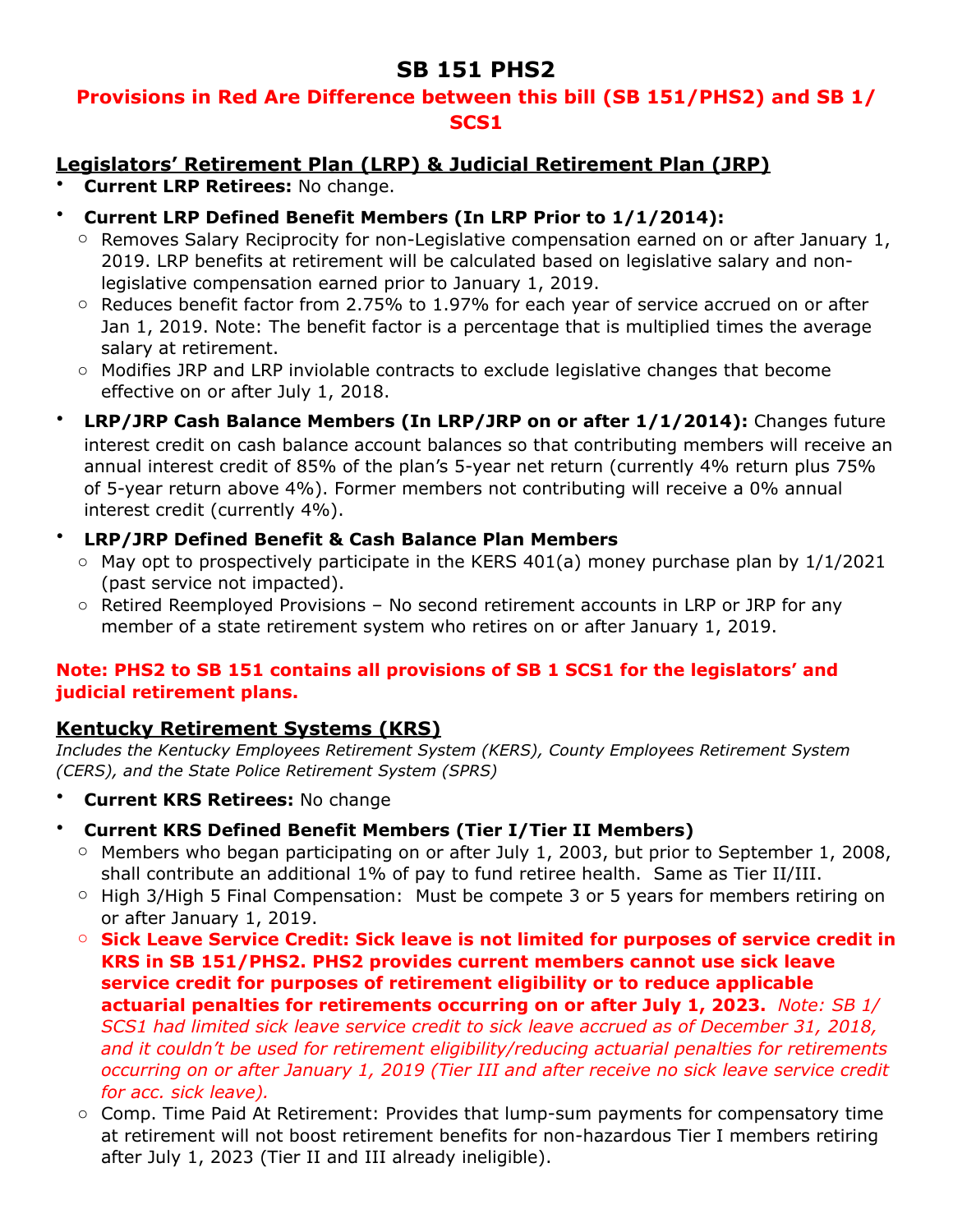- o Modifies KERS/CERS/SPRS inviolable contracts to exclude legislative changes that become effective on or after July 1, 2018.
- $\circ$  May opt to prospectively participate in the KERS 401(a) money purchase plan (past service not impacted) by 1/1/2021.
- o For hazardous members, provides that the spouse shall supersede all designated beneficiaries in case of ensuring minimum line of duty death benefits are provided to the spouse and make provisions retroactive to deaths occurring on or after January 1, 2017.

# • **Current KRS Cash Balance Members**

- o Nonhazardous: Changes future interest credit on cash balance account balances so that contributing members will receive an annual interest credit of 85% of the plan's 10-year net return (currently 4% return plus 75% of 5-year return above 4%). Former members not contributing will receive a 0% annual interest credit (currently 4%).
- $\circ$  Nonhazardous: May opt to prospectively participate in the KERS 401(a) money purchase plan (past service not impacted) by 1/1/2021.
- o Nonhazardous & Hazardous: Removes \$5,000 Death Benefit paid after retirement for those members with 4+ years of service credit.
- **KRS Hazardous New Hires:** Member benefits the same except removes the \$5,000 Death Benefit paid after retirement for those members with 4+ years of service credit.

# • **KRS Nonhazardous New Members:**

- o Establishes optional, Tier IV 401(a) Money Purchase Plan (defined contribution plan). Members must opt into 401(a) plan, in lieu of cash balance plan, within 90 days of employment. **PHS 2 to SB 151: At the request of the systems the PHS2 changes when this optional plan becomes available to July 1, 2019 (from January 1, 2019 in SB 1 SCS1).**
- $\circ$  401(a) benefit will be based upon an account balance of employee contributions (5% of pay), employer contribution (4% of pay), and investment returns.
- o KRS board may allow investment options within KRS investment pool, contract with outside entity, or through Kentucky Deferred Compensation (KDC).
- o Member can retire under same provisions as nonhazardous cash balance participants and annuitize their account balance.
- o Members eligible for disability/death before retirement/retiree health benefit similar to cash balance plan members.
- o Removes \$5,000 Death Benefit paid after retirement for those members with 4+ years of service credit.

## • **Funding Provisions**

- o Requires level dollar financing of unfunded liabilities over closed 30-year amortization period, using 5-year smoothed asset valuation method for all KRS systems. Amortization period reset in 2019 valuation.
- o Contribution on or after July 1, 2020 shall be set as dollar amount and prorated to each employer based on share of actual payroll in FY15-FY17 (i.e. each employer will have different employer rate). **SB 151/PHS2 provides that executive branch agencies in KERS will be one collective rate instead of separate rates for various Cabinets/ departments in state government.**

## • **Retired/Reemployed Provisions (for retirees who retire on or after 1/1/2019):**

- o Non Hazardous: 3 month break required or retirement voided.
	- o If 3 month break is observed, member can work *part-time*, continue to receive pension benefit, but no second account is created.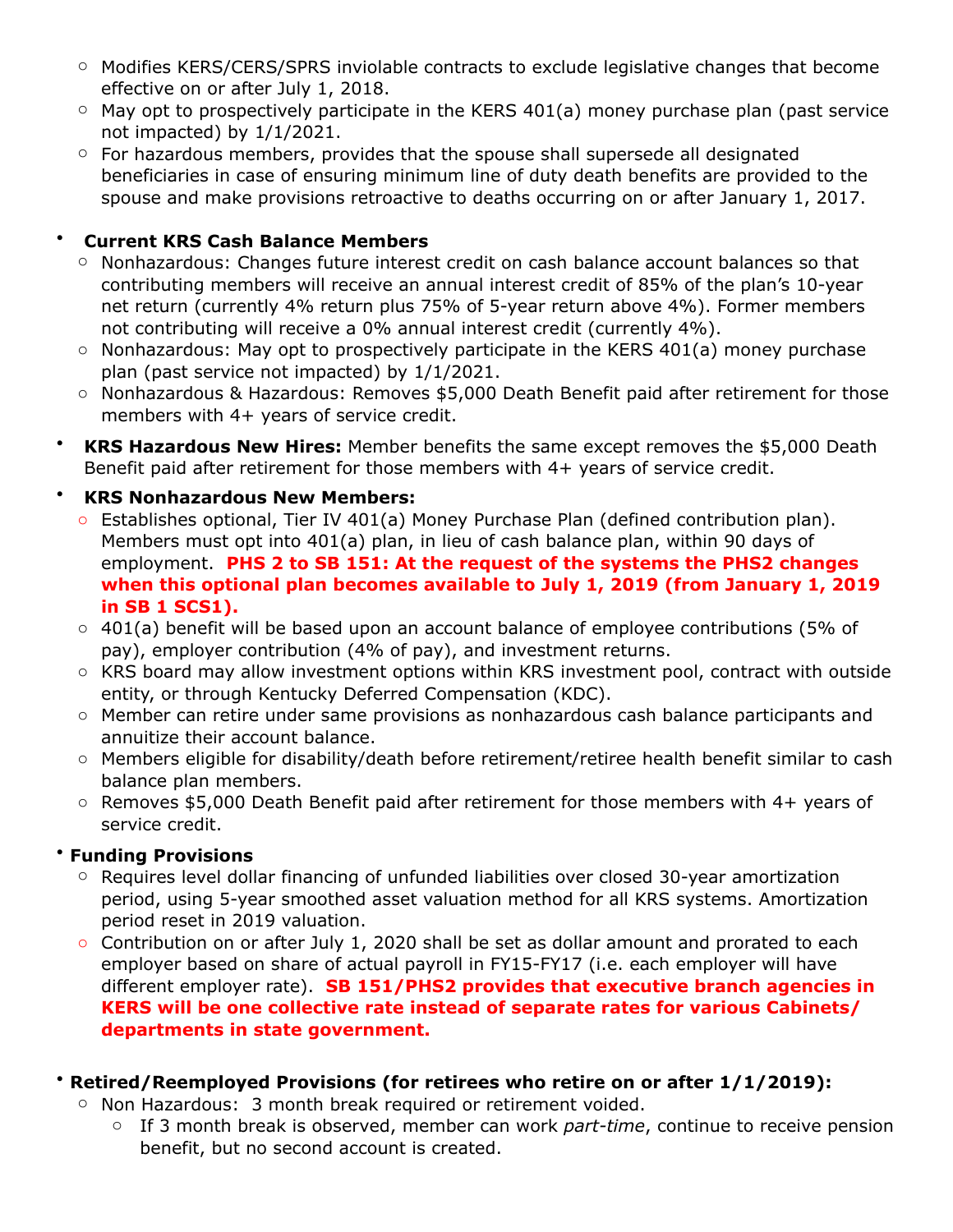- o If 12 month break is observed, member can work *full-time*, continue to receive pension benefit, but no second account is created. If member works in *full-time* position after 3 month break, pension is suspended until 12 months after retirement date.
- o Employer makes normal cost contribution for any reemployed retiree.
- o Hazardous Members/Certified peace officers: 1 month break required or retirement voided. If 1 month break is observed, member can return to work in part-time or full-time capacity, continue to receive pension benefit, but no second account is created. Employer makes normal cost contribution for any reemployed retiree.
- $\circ$  A retiree of another state-adm. retirement system who retires on or after 1/1/2019, shall not be eligible to earn a second retirement account in KRS.
- **Conflict of Interest Provisions** No member of GA, public servant, trustee or employee of KRS board shall have any interest in the business of KRS while employed/serving AND for five (5) years following employment/service.

# **Teachers' Retirement System (TRS)**

- **Establishes Hybrid Cash Balance Plan for New Members on or after January 1, 2019** 
	- o Puts teachers in same type of cash balance plan as KRS but with different contributions.
	- $\circ$  Non University Contributions (teachers): Employee (9.105%) and Employer Credit (8%) plus interest credit.
	- o University Contributions: Employee (7.625%) and Employer Credit (4%) plus interest credit.
	- o Interest Credit: Contributing members receive 85% of the plan's 10-yr net return, Former members who have left employment receive 0%.
	- o Retirement Eligibility: Age 65 w/ 5 years OR Rule of 87 and members may choose to annuitize their account balance at retirement and receive a lifetime payment (same as KRS Nonhazardous cash balance plan).
	- o Portability: Immediately vested for employee contributions and interest credits on employee contributions. Fully vested for employer credit and investment returns on employer credits after 5 years.
	- o Voluntary "Opt in:" Members with less than 5 years of service may elect to roll over their accumulated contributions in to the new hybrid cash balance plan.
	- o Members eligible for retiree health/disability/death before retirement benefits similar to current members. Retired members in the cash balance plan will not receive a cost of living adjustment after retirement or the \$2,000 pre-retirement life insurance benefit or \$5,000 post-retirement life insurance benefit payable to deceased retired members with at least 5 years service. Sick leave payments do not impact retirement benefits.
	- o "Inviolable contract" will be limited to account balance in the cash balance plan (same changes were made to KRS, LRP, and JRP in 2013).

#### • **TRS COLA Adjustments (Current & Future Retirees): No change in SB 151/PHS2 to current members and retirees (1.5% COLA remains as currently provided in statute).**  *Note: SB 1/SCS had provided that If the TRS pension fund was less than 90% funded, COLA on July 1 will be 1% instead of 1.50%.*

#### • **TRS Current Members:**

o **No changes to High-3 Final Average Salary/3.0% benefit factor.** *SB 1/SCS1 had lengthened out the requirements for members with less than 20 years for purposes of accruing the 3.0% benefit factor and the high-3 final average salary.*